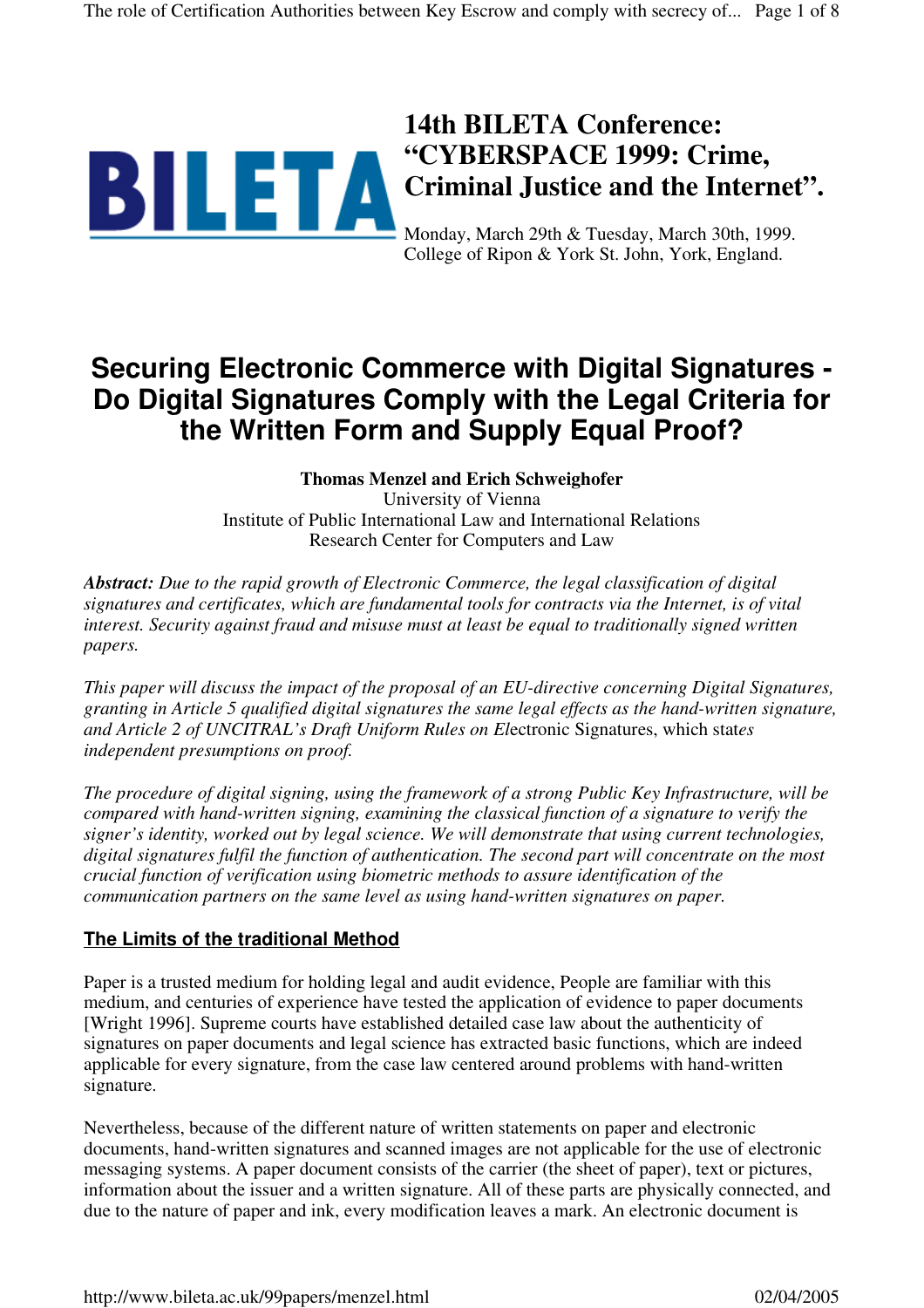imprinted on a magnetic support and can be deleted, modified or rewritten without traces of evidence. To ensure identification, authenticity, declaration, and proof, the process of signing should be substituted by new electronic methods.

## **Symmetric Cryptography**

Applying symmetric cryptography on electronic documents, both persons – the sender and the addressee of the message - use the same secret key to encrypt and decrypt the message. The key has to be kept secret. The main problem is getting the sender and receiver to agree on a secret key without anyone else finding out. The key has to be transmitted using a different and secure channel from the communication line, which is used for the encrypted communication. Otherwise, anyone who overhears the transmission of the key, can later read and modify all messages encrypted with this secret key and is able to create new messages with the wrong identity [Pohl 1997, Stallings 1995].

The method works fine if the communication partners are physically present during their first meeting, where they can identify each other and exchange the key by traditional methods. Symmetric cryptography does not provide functionality to verify the identity of communication partners at their first contact. Further everyone has to share with each of his communication partners a unique secret key, forcing the users of symmetric cryptography to establish a large key database.

In Electronic Commerce, customers and dealers want to settle their one-shot deals only by electronic communication. An initial consultation to agree to a secret key prior to the electronic conclusion of the contract is not economically reasonable for one-shot deals. Therefore, a different technique, which can also handle verification of the identity and authenticity via electronic communication between strangers, is necessary to guarantee legally binding statements for transactions.

#### **Asymmetric Cryptography, Digital Signatures and Certificates**

The concept of asymmetric cryptography was introduced in 1976 by Diffie and Hellman in order to solve the key management problem. In their concept, each person gets a pair of different but related keys, one called the public key and the other called the private key. Each person's public key is published while the private key is kept secret. The need for the sender and receiver to share secret information is eliminated. All communications involve only public keys, and no private key is ever transmitted or shared. No longer is it necessary to trust some communication channels to be secure against eavesdropping or betrayal [Pohl 1997].

When someone wants to send a message, he only has to encrypt the text with his private key and transmits it to the addressee. The receiver seeks for the sender's public key and decrypts the text with this key. Encrypting the text with the addressee's public key produces a confidential message, which can only be decrypted with the addressee's private key. Applying both encryption processes one after another generates confidential and authentic messages. It is one of the system's definitions: that a message encrypted with one key of the key pair can only be decrypted with the corresponding other key. If the decryption process with the senders public key leads to a meaningful text, it is assured that only the sender's private key could be used to encrypt the message.

The only system requirement is that public keys are associated with their users in a trusted and authenticated manner, in a trusted directory, for instance. Anyone can send a confidential and authentic message by just using public information, but the message can only be decrypted with a private key, which is in the sole possession of the intended recipient.

At this stage everyone can choose freely the identity mentioned in the e-mail and the public key. It follows that another institution must support the infrastructure to ensure the correct binding of the entity to its named identity. Trusted third parties – also named certification authorities in some laws -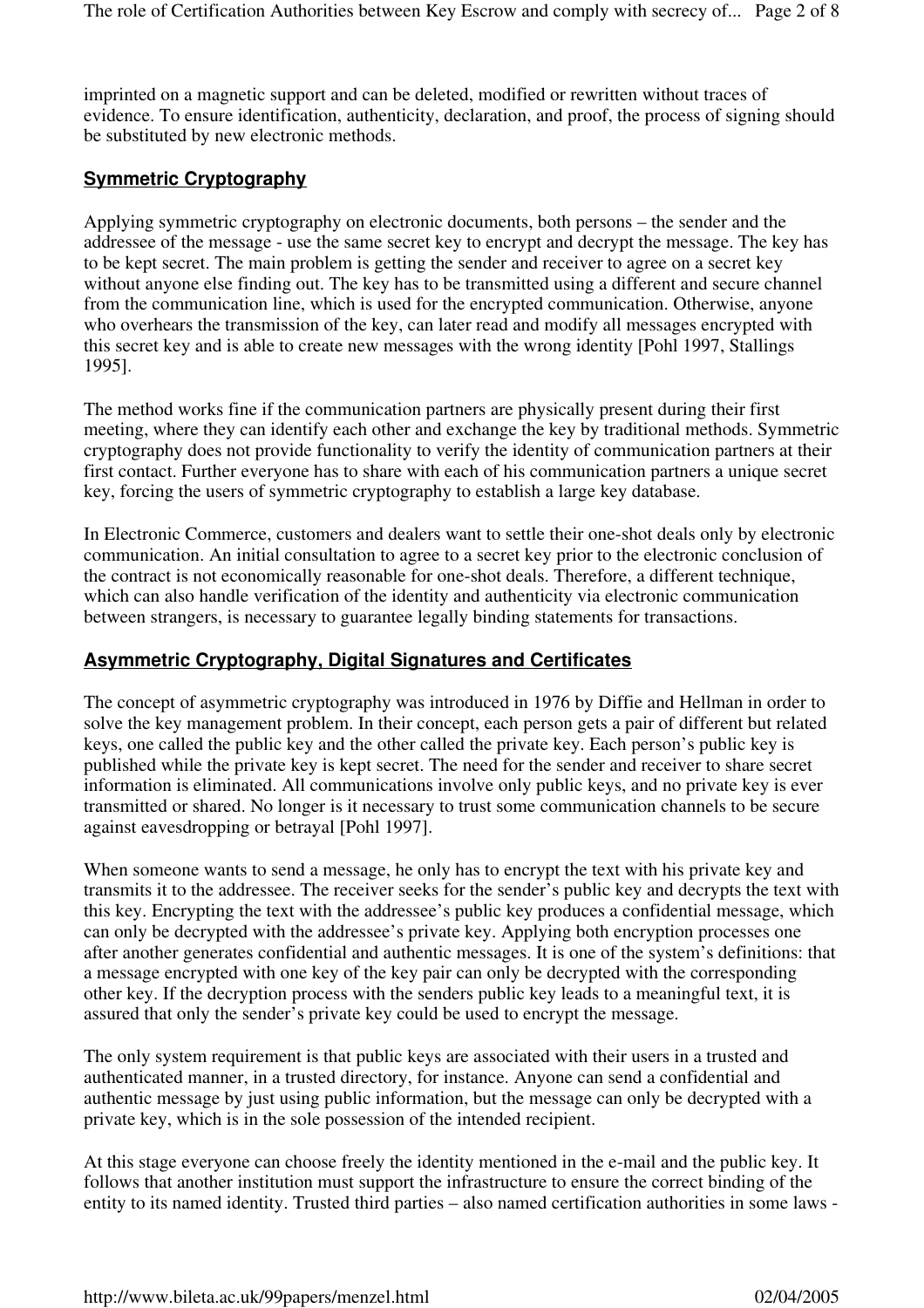assure the user that the corresponding private key to the public key used to verify a signature is actually in the control of the named sender who has signed the transaction. Therefore, the user has to register locally in the trusted third party's office to check his identity and ensure his exclusive ownership of a key pair. These trusted third parties issue an electronic certificate for every public key, which contains the trustworthy assurance of the relationship between the identity of the keyholder and his public key. This certificate is also digitally signed with the trusted third party's private key, so it cannot be falsified. A directory of all certificates is maintained and provided on the Internet to allow online verification of validity and integrity of the received certificates. These services in a network of trusted third parties helps to erect a public key infrastructure providing trust in the Internet.

In summary the combination of digital signatures and certificates, which can be verified online with the use of the public key infrastructure, establishes analogue functionality of digital and hand-written signatures on the Internet to secure electronic commerce.

Most of the legislators realised the influence of the new technique and reacted by providing a legal framework to regulate the conditions for a strong and secure public key infrastructure [COM(98) 297]. The German Signature Act [SigG 1997] defines a digital signature as a seal affixed to digital data, which is generated by a private signature key, and establishes the owner of the signature key and the integrity of the data with the help of an associated public key, provided with a signature key certificate of a certification authority. A certification authority shall mean a natural or legal person who certifies the assignment of public signature keys to natural persons. A large set of mandatory security requirements for the operation of certification authorities shall help to improve the strength and security in the infrastructure.

## **Substitution of the Functions of Hand-written Signatures by Digital Signatures**

#### **The Current Legal Situation**

The legal systems of most states give special preference for written documents. Some agreements, such as contracts of suretyship, last wills, or contracts approved by a notary are only valid, if they are written on paper. According to evidence law legally binding statements mentioned as proof before a court provide a better position if they are in written form. In Civil Law countries, paper documents with affixed hand-written signature statute full proof [Remotti 1997]. Clearly the statements in the document come from the signer until the opponent can prove the opposite. According to the current situation in most European countries this rule is only applicable for paper documents with a handwritten signature. Therefore, most parties agree for their business transactions which are not mandatory in the written form upon the use of papers, because their easier use of evidence. If the written form is not possible, for example in EDI communication, most parties constitute an arbitrating body for future dispute settlement, which is bound by contract to treat proof given in electronic form the same way as proof printed on paper.

Without this mutual agreed modification to evidence law, digital signed electronic documents, which might be offered at trial as evidence, are only subject to prima facie evidence [Rihaczek 1995]. To give full proof about its content at trial each electronic message must be individually authenticated and identified. The proponent must convince the court of the authenticity of the electronic document applying general rules of logic and experience of life. This rule of evidence for digitally signed electronic documents leads to a more hazardous situation for the proponent relating to electronic documents as a matter of proof in comparison to written papers.

#### **New Proposals**

During this century, most legal systems have reduced formal requirements, or at least have minimised the consequences of failure to satisfy formal requirements. Nevertheless, this process is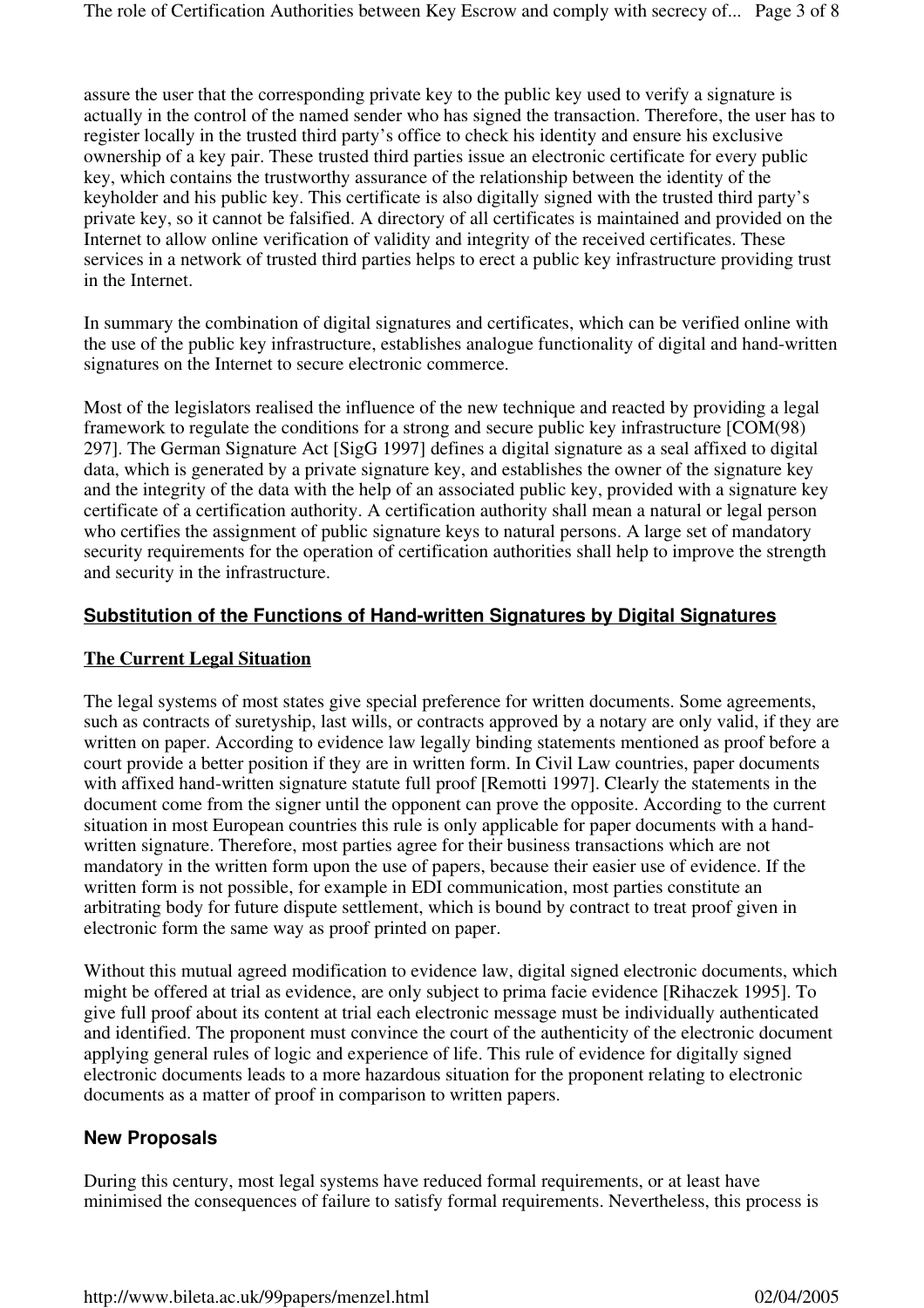still in the beginning and various legal barriers still exist and prohibit seasonable legal recognition of modern communication and workflow models. Any case relating to electronic commerce is characterised by the absence of written documents and their substitution with electronic documents. To avoid difficult procedural requirements for daily used transactions which are only electronically recorded several proposals [UNCITRAL 1996, COM(98)586] demand a more or less equalisation of the legal effects between hand-written and digital signatures. The formal requirements for legal transactions, including the need for signatures, vary in the different proposals.

#### **UNCITRAL**

At an international level, the United Nations Commission on International Trade Law (UNCITRAL) has worked out Draft Uniform Rules on Electronic Signatures [UNCITRAL 1998]. With regard to the potential influence of electronic commerce on the changing of communication methods, and in recognising the difference of the methods, the Draft Rules try to harmonise the situation by stating presumptions about the legal recognition of digitally signed electronic documents:

It is rebuttably presumed for data messages authenticated by secure electronic signatures, that the data message has not been altered since the time the secure electronic signature was affixed to the data message, the secure electronic signature is the signature of the person to whom it relates, and that the secure electronic signature was affixed by that person with the attention of signing the message.

A digital signature is regarded as a secure electronic signature, if the digital signature was created during the operational period of a valid certificate and is verified by reference to the public key listed in the certificate. This certificate is then considered as accurately binding a public key to a person's identity because the certificate was issued by a licensed certification authority or by a certification authority in accordance with issued standards.

Other digital signatures, which do not meet the requirements for secure electronic signatures, give only prima facies proof. The proponent has to provide sufficient evidence that indicates the certificate is accurately binding the public key to the holders identity.

#### **European Union**

Similar to UNCITRAL's regulation, a Proposal for a European Parliament and Council Directive on a common framework on electronic signatures [COM(98)297] plans to establish two levels of evidence provided by electronic signatures with regards to the quality of the signature, the certificate, and the certification authority. The higher level rules legal effects for secure electronic signatures with a qualified certificate. This certificate can only be issued by certification authorities which fulfils a set of security requirements. To contribute to the legal recognition of electronic signatures, Article 5 of the Draft regulates the relation to the written form and what degree of evidence this high graded electronic signature shall provide. In contrast to the UNCITRAL Draft Rules, the proposal of the European Commission does not give exact and detailed rules, excluding which facts have to be presumed under what circumstances. It does, however, state a general order to admit electronic signatures as evidence in legal proceedings:

Advanced electronic signatures, which are based on a qualified certificate and which are created by a secure signature creation device, satisfy the legal requirement of a signature in relation to data in electronic form in the same manner as a hand-written signature satisfies that requirement in relation to paper-based data, and are admissible as evidence in legal proceedings.

It is of interest to look at the modifications in the last sentence of this article. The newest version of the document from January 1999 is only in principle granting the admission of qualified digitally signed documents, however, the draft's previous version from May 1998 equated electronic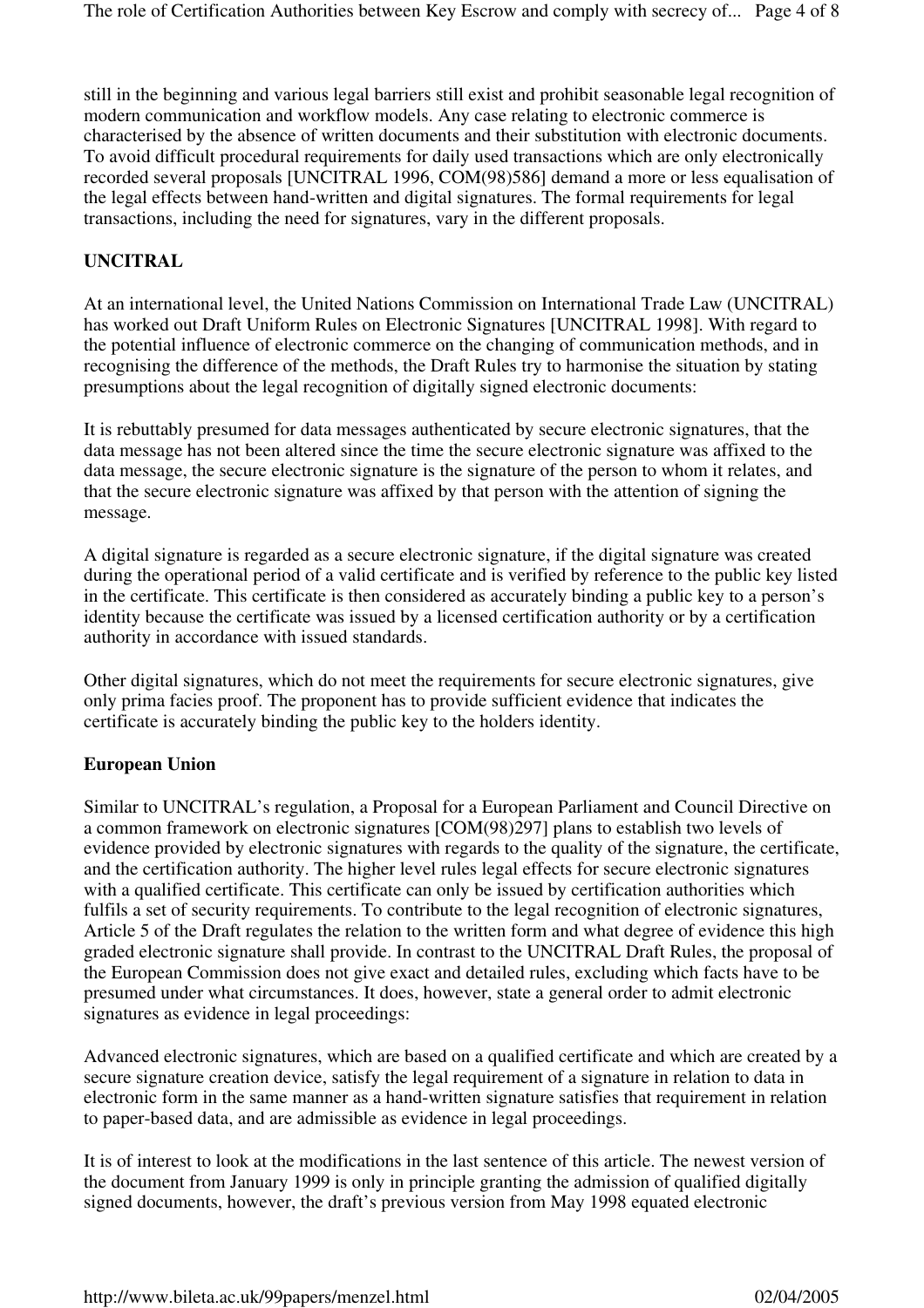signatures and hand-written signatures concerning their admission in legal proceedings:

Electronic signatures, which are based on a qualified certificate issued by a certification service provider, which fulfils the requirements set out in Annex II, are admissible as evidence in legal proceedings in the same manner as hand-written signatures.

This revision in the newest version was a result of the reservations of some EU member states against the former formal equalisation, prompted by a different solution in their own national legislations to the different legal situation in some member states. They are now voting for a longer test-phase, so that people can adapt to the differences between hand-written and digital signature in daily use. In this test-phase digital signatures shall be admitted only for prima facies proof, thus, the courts are granted more freedom to examine the strength of each digitally signed document with the support of experts. The procedural facilitation in evidence law for papers - as a result of the high trust and knowledge people give to paper - should not be applied to electronic signatures until the usage of a public key infrastructure is far more popular used and the system is more closely tested and examined.

The second part of article 5 deals with the legal effects given to every electronic signature, independent of the combination with a qualified certificate. An electronic signature is not denied legal effectiveness and admissibility as evidence in legal proceedings solely on the grounds that the signature is in electronic form, or is not based upon a qualified certificate, or is not based upon a qualified certificate issued by accredited certification service provider, and or is not created by a secure signature creation device. In our opinion, this new formulation of the second part of this article has reduced the relevance of this general regulation about admission. In the old version, the general regulation allowed the basic recognition of electronic signatures for evidence, and the more specific first part expanded the legal recognition to grant the same procedural weight for qualified electronic signatures and hand-written signatures. In the actual state of the draft, both legal provisions - the general one and the rule applying only to qualified electronic signatures – establish the same effect: the admission of proof by electronic signatures cannot be denied by courts. Both kinds of electronic signatures provide the same features, and the incentive for qualified electronic signatures is, thereby, eliminated. As a result no one will use freely more qualified, and, therefore, more expensive electronic signatures issued from certification authorities with a higher security standard according to Annex II of the proposed directive. In combination with article 3, which prohibits the control of the quality of certification provider through a governmental controlled licensing system, this could lead to reduction of quality and security in the complete system of the public key infrastructure.

## **The Functions of a Signature**

It is a common opinion that many attributes of paper–based communication - writing and signing used in a traditional way - contribute to satisfying the legal requirements for signatures. A company's name and logo appearing on a purchase order, the letterhead at the top of a correspondence, or the hand-written signature at the end of the document are examples to support authenticity, verification of identity, non- repudiation and other functions of the written form. These attributes are lost or weakened in the move to electronic messages [Smedinghoff 1996]. With electronic communications, however, there can be no traditional writing and hand-written signing, due to the basic difference of the analogue form of writing and signing and the digital nature of electronic communication in cyberspace. In opposition to handwriting and printing, there is nothing inherently distinctive about the bits that built an authentic electronic message that distinguish them from the bits that are resembled to a copy or forgery of that electronic message. Referring to the verification of the identity is the problem, that the Internet is a place, where spoofing and faking an false identity can be realised very easily. Lastly the paper – based medium and the message on it are inherently bound together; that is, they are transmitted together in one physical object. In networks, electronic information flows absent a physical medium until it is displayed on the screen or printed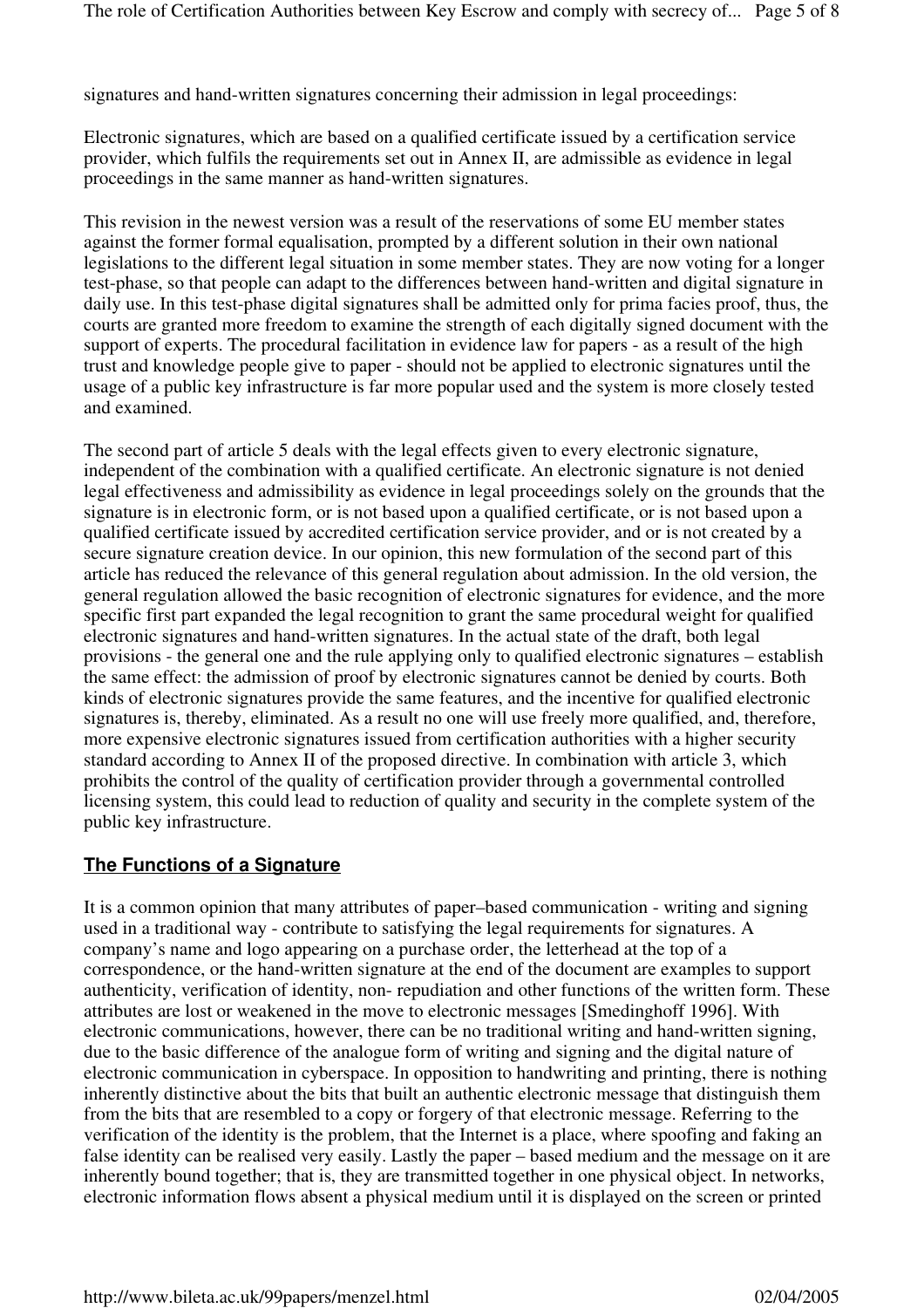out. Therefore, evidence law constitutes reasonable differences in the quality of proof provided by traditional paper-based messages and simple electronic messages not secured with digital signatures.

It is a logical consequence that a system, like a public key infrastructure, follows totally different underlying principles, technical methods and uses different attributes to provide for the users in the end the same functionality. To evaluate compatibility and usability for the legal application, we have to measure the new system by the functions of signatures lined out in case law and extracted by legal science.

## **Verification of Identity**

It is most important that a signature should indicate the person who signed a document, message or record, and it should be difficult for another person to produce it without authorisation [ABA 1996].

The most crucial point to satisfy this requirement by the use of digital signatures is the possibility to access a private key. According to the nature of the underlying technique of asymmetric encryption anyone who has access to the private key can digital sign messages indistinguishable to the certified holder of the responding keypair. The recipient of the message only can verify the content of the certificate, which tells him trustworthy to whom the certificate and the keypair belongs. He cannot be sure, who is really using the private key to encrypt that message he has received. To restrict access to the private key only for the authorised user is the most critical task in the complete system. This is done by the process of authentication, which is executed to check the authorisation of a user before granting access to a private key for encrypting the hash code of a message. Authentication means the service designed to verify the user's identity. Identification and authentication can be made by knowledge (for example: password protection), by possession (for example a smart card), or by checking the user's human characteristics (biometrics) [Polemi 1997]. Recommendable and often realised in computer programmes is a combination of authentication by possession and knowledge or human characteristics.

At a low security level the private key is stored on the harddisk of a computer, which is often connected to the network. Knowledge of a password is the only authentication to get access. In combination with common user praxis handling their passwords and security breaches of personal computers this method provides definitely not enough safety for a secure key storage. The next step to secure private keys is to store them on a medium, which is physically in the exclusive possession of the certified keypair holder. Smart cards comply with this condition. The complete encryption process is taking place on the card, because the card contains a RSA microprocessor and can handle hashing of the message and encrypting the hash code with the local private key. Finally only the results of the encryption process will be transmitted to the network, so the private key never leaves the smart card to be stored temporary on insecure systems. The hardware of the card is designed to prevent the extraction of the data of the private key [Rhein 1997].

These techniques satisfy the requirement of authentication as long as the smart card is in the possession of the corresponding certificate holder. However, field studies [Pordesch 1993] examining the use of smart cards have shown, that authorised holders give them together with the password necessary to encrypt on the card freely away to secretaries and self nominated service technicians. To prevent this misuse users must know about the legal difference between granting authority someone to sign in their own name an obligation for the user and give away their private key. The importance to treat private keys according to their name and leave them only in the private possession of the certified holder of the keypair, should be told by the certification authorities to every new subscriber. Further more the contract between certification authority and certified user should imply a clause to legally bind the user to this behaviour.

Another possibility to prevent this voluntary undermining of authentication is to force the restriction of use only to the certified person with technical methods. Instead of authorising the access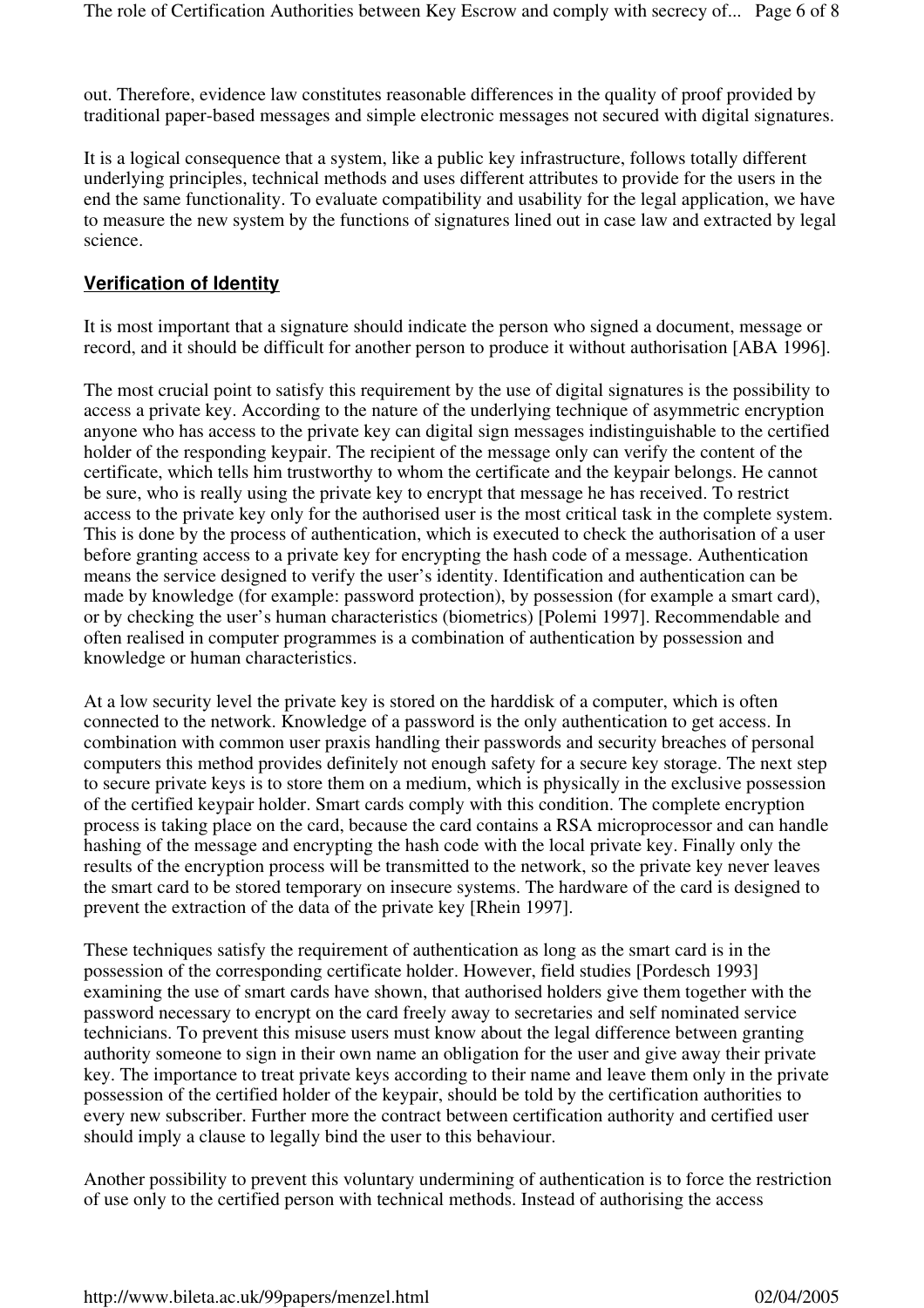privileges with a password check, the system could also verify the matching of biometric attributes of the user who request access and a reference data set of the certified holder's biometric attributes The verification is accurate only for identical data sets, and access to the private key will be allowed.

Science and research developed methods using different biometric attributes for authentication. They are divided in two basic categories. The physiological based techniques, which measure the physiological characteristics of a person, like fingerprint verification, facial analysis, iris analysis, or handgeometry-vein patterns. The behavioural approach includes all techniques, which are based upon the measurement of the behaviour of a person. Examples for this category are speech analysis, hand-written signature verification, or keystroke analysis. Generally the physiological based technologies have a better ratio between false accept rate and false reject rate meaning that the cognition of the attributes and the allocation to the reference data sets is more accurate than using behavioural approach techniques. However, the social acceptance for behaviour related approaches is higher, because people feel unwell giving away fingerprint data or data about retina to computer systems [Polemi 1997].

This leads to another possibility to categorise the different techniques distinguishing between the method used to store the templates, which content the biometric reference data of the authorised users. It can be stored in the device performing the biometric verification or in a database on a server to which the device is connected. The first group is divided in devices, which are permanent connected to the network and small devices like personal digital assistants or smart cards, which perform the verification procedure internally and transmit only the result of the process to the network. This last group is in the perspective of data protection the safest product for verification.

## **Conclusion**

Taking into account the different methods to authenticate users under the perspective of the most significant protection of the private key all the aspects mentioned above lead to the conclusion, that the best protection for the system-crucial access to private keys is to store them on a smart card with internal biometric authentication features. The key is always in the immediate possession of the certified owner, who is the only person authorised to use it. Further he cannot give away his key voluntarily, because the smart card verifies his identity before access is granted. Finally his biometric data is well protected against misuse by third parties , because it is stored only on the smart card, which is absolutely in his own sphere of control.

If the compliance of the elements building a public key infrastructure with this criteria for verification of the identity is assured and the certification authorities also comply with other satisfactory security standards, the security provided by the public key infrastructure reaches the same grade as security provided by hand-written signatures set under paper-based messages. Provided that the users get familiarised with the use of digital signatures and electronic messages, the legal solutions to the new technologies described in this paper by the presumptions granted by UNCITRAL's Draft Rules and the rules given in the Proposal of a European Signature Directive are reasonable, adequate and promoting for the usage of digital signed electronic documents with legally binding statements.

## **References**

[ABA 1996] Michael Baum (Editorial Committee Chair); Digital Signature Guidelines; American Bar Association 1996

[COM(98)297] COM/98/0297; Proposal for a European Parliament and Council Directive on a common framework for electronic signatures; 1998 – in the release of Working Document No 3, 25 January 1999; text established by the secretariat of the European Council after the meeting of the working group on 21. January 1999